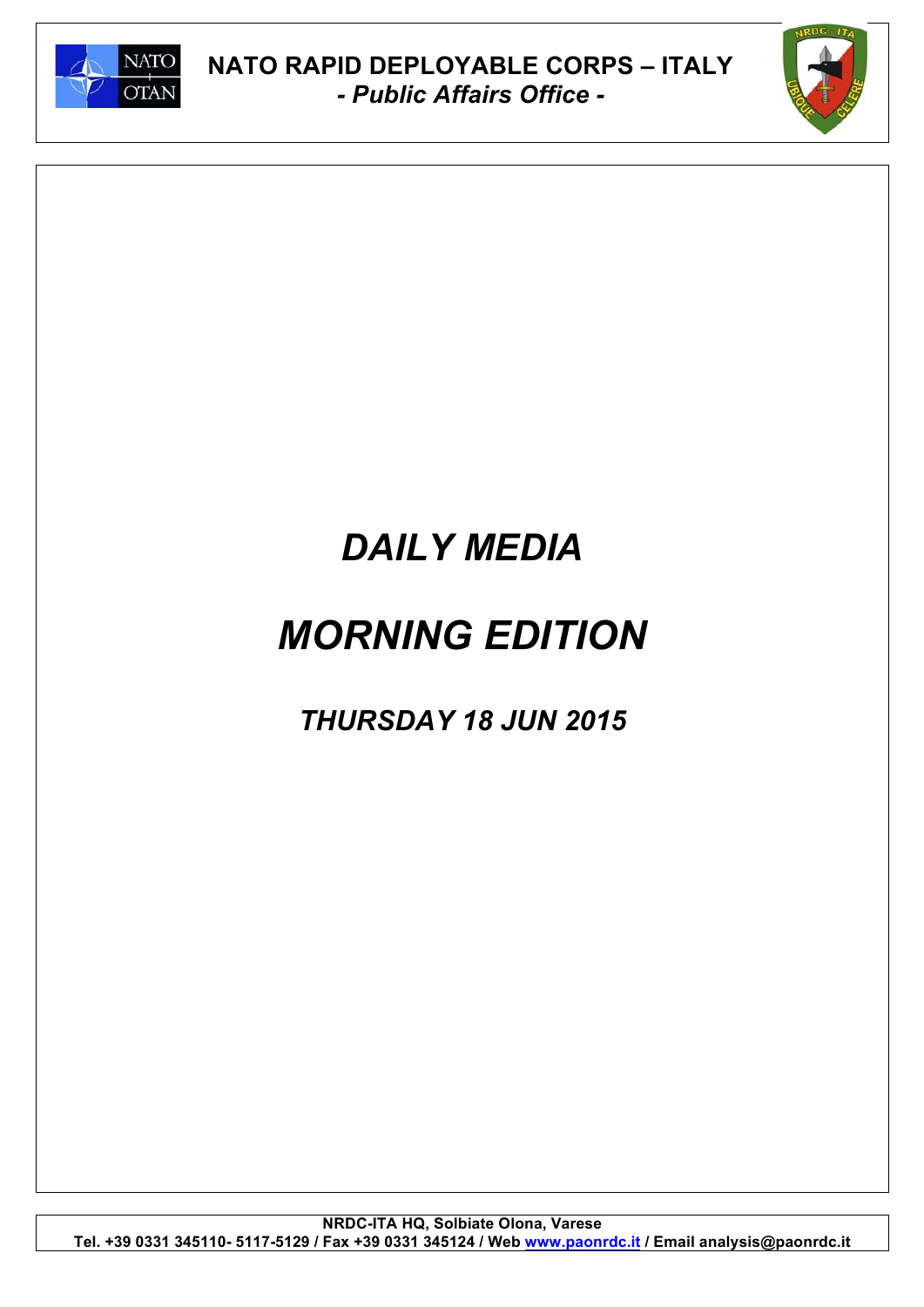### **Migrants)camps)become)Paris)backdrop)amid)EU quota)wrangling**

http://www.islamedianalysis.info/migrants-camps-become-paris-backdrop-amid-eu-quotawrangling/

#### **Italy, France and Germany discusses plan to relocate, repatriate migrants**

http://www.islamedianalysis.info/italy-france-and-germany-discusses-plan-to-relocaterepatriate-migrants/

#### **Frontiere: La lezione francese e lo schiaffo di Hollande**

http://www.difesaonline.it/index.php/it/36-notizie/tempi-venturi/3514-frontiere-lalezione-francese-e-lo-schiaffo-di-hollande

#### **Syrians recount horror of chemical attacks on civilians**

http://www.aljazeera.com/news/2015/06/syrians-recount-horror-chemical-attackscivilians5150618014647964.html

#### **Rebels)announce)major)offensive)in)southern Syria**

http://europe.newsweek.com/rebels-announce-major-offensive-southern-syria-328849

### Long-term Gaza truce mooted as Hamas and Israel grapple with jihadi challenge

http://europe.newsweek.com/long-term-gaza-truce-mooted-hamas-israel-grapple-jihadichallenge-328866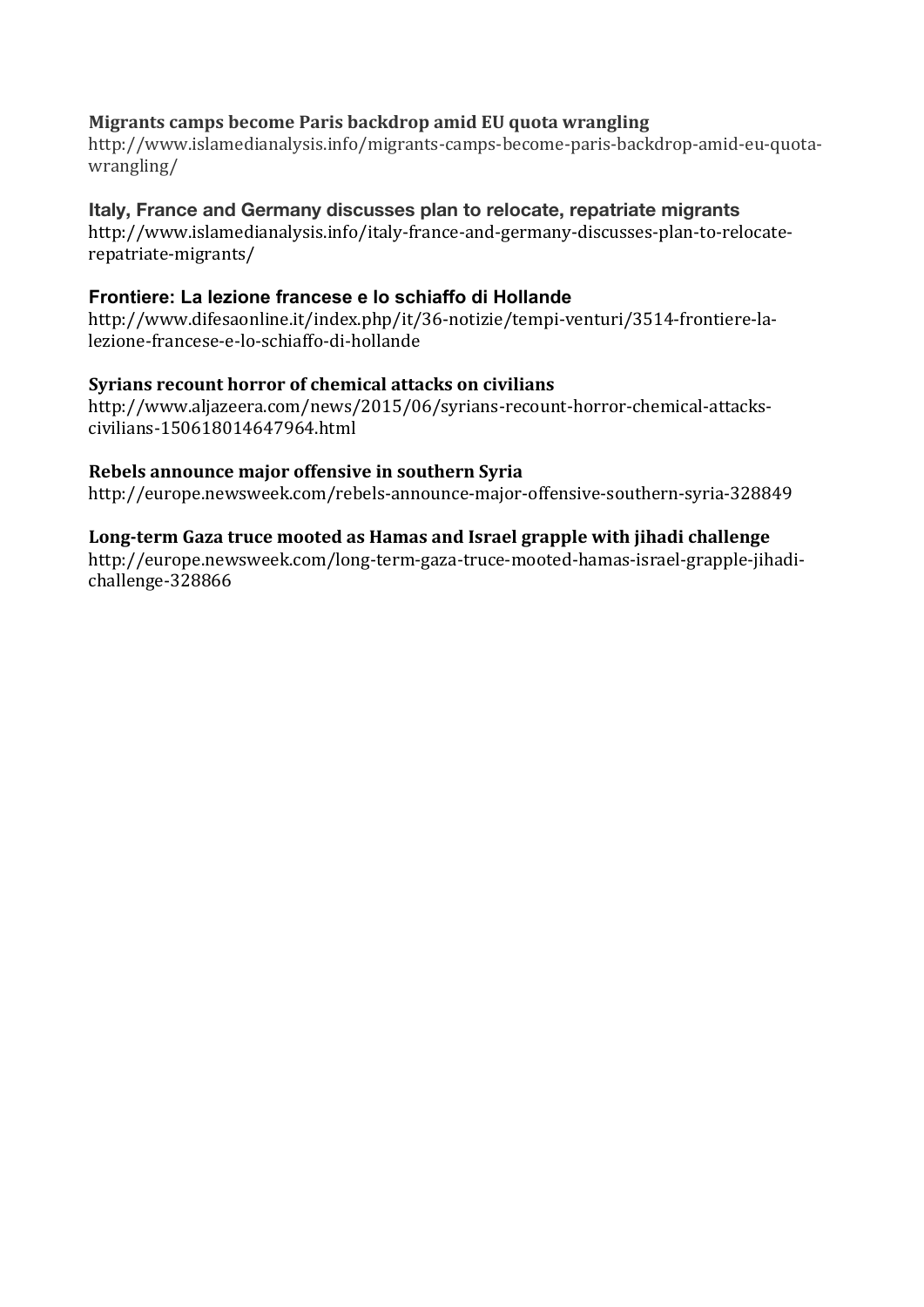# **Migrants camps become Paris backdrop amid EU quota wrangling**

17 GIUGNO 2015 BY [ANDREA SPADA](http://www.islamedianalysis.info/author/andrea-spada/)



Tents and mattresses, open-air kitchens, cries for help, shows of exasperation: at the heart of the City of Lights, makeshift migrant camps are mushrooming, one of the latest consequences of the raging conflicts in Africa and the Middle-East.

Since the start of the year, European cities have been struck by a[nunprecedented](http://www.bloomberg.com/news/articles/2015-05-13/italy-is-headed-for-record-high-migrant-boat-arrivals-this-year) influx of refugees, overwhelming local authorities while the burden of sharing asylum seekers fleeing [war,](http://www.bloomberg.com/news/articles/2015-05-21/mali-wants-regional-military-force-as-militant-violence-surges) human rights[violations](http://www.bloomberg.com/news/articles/2015-06-10/un-report-accuses-eritrea-govt-of-human-rights-violations) and [starvation](http://www.bloomberg.com/news/articles/2015-06-15/sudan-s-al-bashir-left-s-africa-as-court-considered-his-arrest) is fueling tension among European Union members.

The French government was to announce Wednesday steps to increase capacity to deal with arrivals that have swamped Paris authorities in recent months.

Paris Mayor Anne Hidalgo's staff has been struggling to contain unauthorized camps as about 350 undocumented migrants have settled in a park in the 18th district, in northeast Paris, and close by Austerlitz train station, closer to the Seine river, in recent days.

Migrants are seeking new homes after an initial group of 470 were dislodged by police forces from a bridge behind Gare du Nord station earlier this month, getting [worldwide press coverage.](http://www.lemonde.fr/immigration-et-diversite/article/2015/06/02/le-campement-de-migrants-de-la-chapelle-evacue-par-la-police_4645361_1654200.html) Most are from Eritrea and Sudan, according to the city of Paris. Some crossed the Mediterranean on rafts to reach European shores.

[Hidalgo has called for a facility to be set up in Paris. 'They can't stay out on the streets at night,'' she said on](http://www.bfmtv.com/politique/hidalgo-les-migrants-ne-peuvent-pas-dormir-dehors-893460.html) June 9.

Yet the French administration fears this could fuel political tensions and encourage more illegal immigration into the French capital, after an official camp near the northern town of Calais did just that and had to be shut down following riots in 2002. Now, thousands of migrants attempting to reach the U.K. sleep in forests and wasteland around the northern city, waiting for an opportunity to cross the Channel.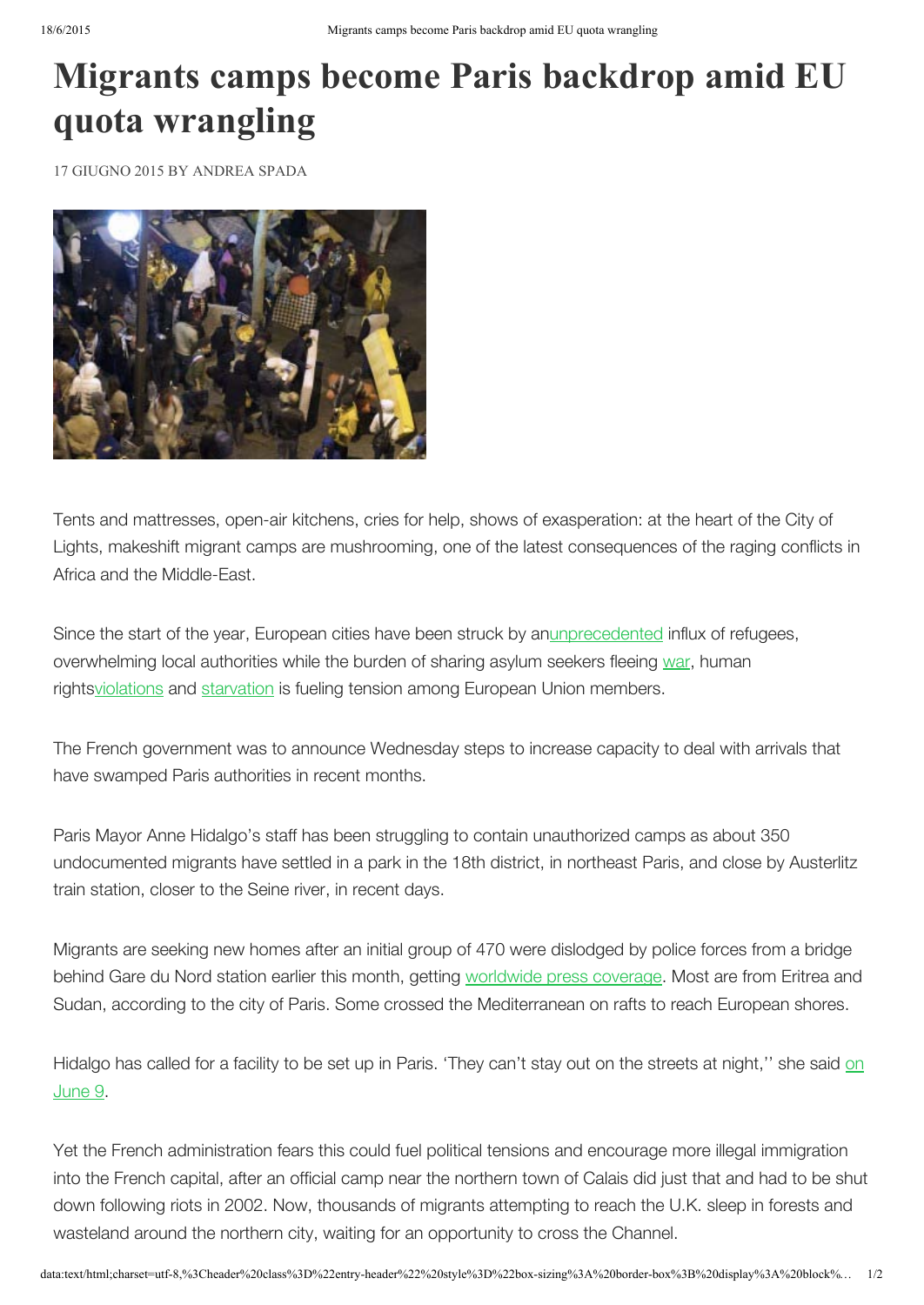Instead, the government plans to offer more temporary accommodation for asylum seekers, improve information on procedures and crack down on illegal immigration rings, AFP reported on Tuesday. The steps are aimed at preventing refugee camps and the safety and hygiene issues that they raise, Prime Minister Manuel Valls said.

## Parisian protests

Italy, where most migrants first arrive in Europe, this week threatened to issue travel permits to let them move on to neighboring European Union countries. So far, the French police has been stopping them at the border, close to the town of Ventimiglia.

In the meantime in Paris, locals have been shocked by the migrants' dire situation. Protests erupted last week to demand more accommodation for refugees after the police tried to [dismantle new settlements.](http://www.20minutes.fr/paris/1626319-20150608-paris-nouvelles-expulsions-migrants-halle-pajol-fois-ci)

Over the last weekend, about 150 people, a majority of adult men and a handful of women and young teenagers, moved with makeshift tents and mattresses into the Eole gardens close to Montmartre hill and its famous Sacre-Coeur Church.

The new location is a clear improvement on Gare du Nord: the square has two toilets and a fountain. Neighbors and activists have put up signs requesting sheets, old mobile phones, shoes, clothes and rough sacks. An open-air kitchen has been set up to serve coffee and hand out food as locals turn up with dishes, pizzas and sandwiches.

Hollande will meet with Italian Prime Minister Matteo Renzi Sunday in Milan.

Meanwhile, Hidalgo remains under pressure. Activists staged [another demonstration](http://www.humanite.fr/refugies-manifestation-unitaire-de-soutien-mardi-16-juin-paris-576906) on Tuesday evening this time in Eole gardens.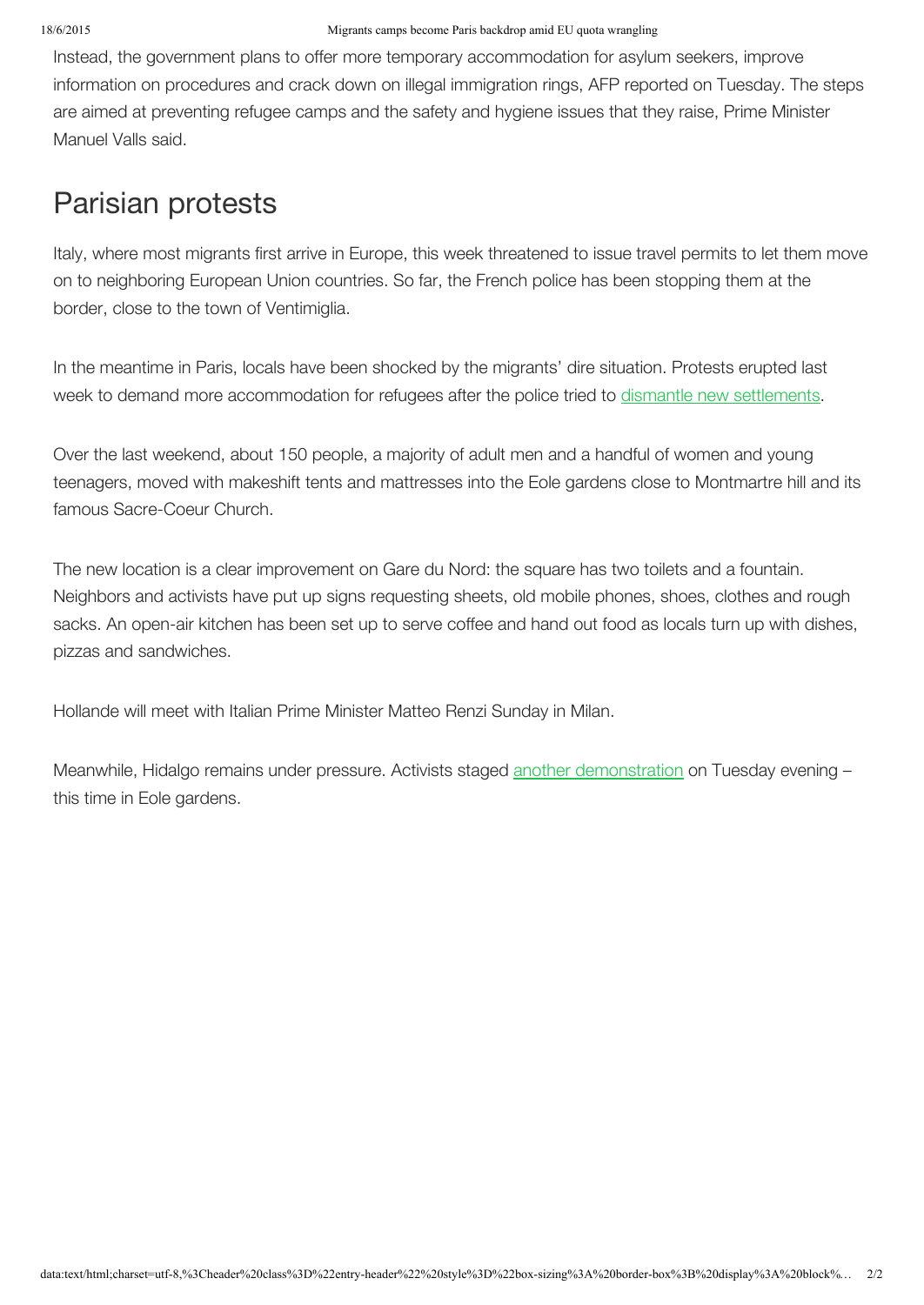# **Italy, France and Germany discusses plan to relocate, repatriate migrants**

17 GIUGNO 2015 BY [ANDREA SPADA](http://www.islamedianalysis.info/author/andrea-spada/)



France, Italy and Germany agreed on Tuesday to join forces to identify migrants arriving by sea and to swiftly relocate them across the European Union or send them back to their home countries if their claims for asylum in Europe are rejected.

Ministers from the three countries put on a show of unity after the arrival in Europe of thousands of migrants, who make perilous Mediterranean crossings from Libya, strained the resources of Italy and Greece and raised tensions with northern European states that are the destinations of many migrants.

"You have three friends in front of you," French Interior Minister Bernard Cazeneuve said at a joint press conference with his Italian and German counterparts in an attempt to defuse the simmering spat.

"France, together with Germany and Italy support a relocation and readmission mechanism," Cazeneuve said during a break from a meeting of EU interior ministers in Luxembourg to discuss a plan to tackle the migrant emergency.

As they deliberated, police began removing mainly African migrants from makeshift seaside camps on the Italian-French border. Around 300 had collected on the Italian side in hopes of proceeding into France and onwards to northern Europe where relatives live and job chances might be better.

France and Austria have stepped up border controls on migrants coming from Italy, turning back hundreds and leaving growing numbers camped out in railway stations in Rome and Milan.

Italian Prime Minister Matteo Renzi said in a newspaper interview on Sunday that if EU leaders did not show solidarity with Italy, Rome had a Plan B "that would be a wound inflicted on Europe".

data:text/html;charset=utf-8,%3Cheader%20class%3D%22entry-header%22%20style%3D%22box-sizing%3A%20border-box%3B%20display%3A%20block%… 1/2 To ease the strain on southern countries bearing the brunt of the migrant influx, the European Commission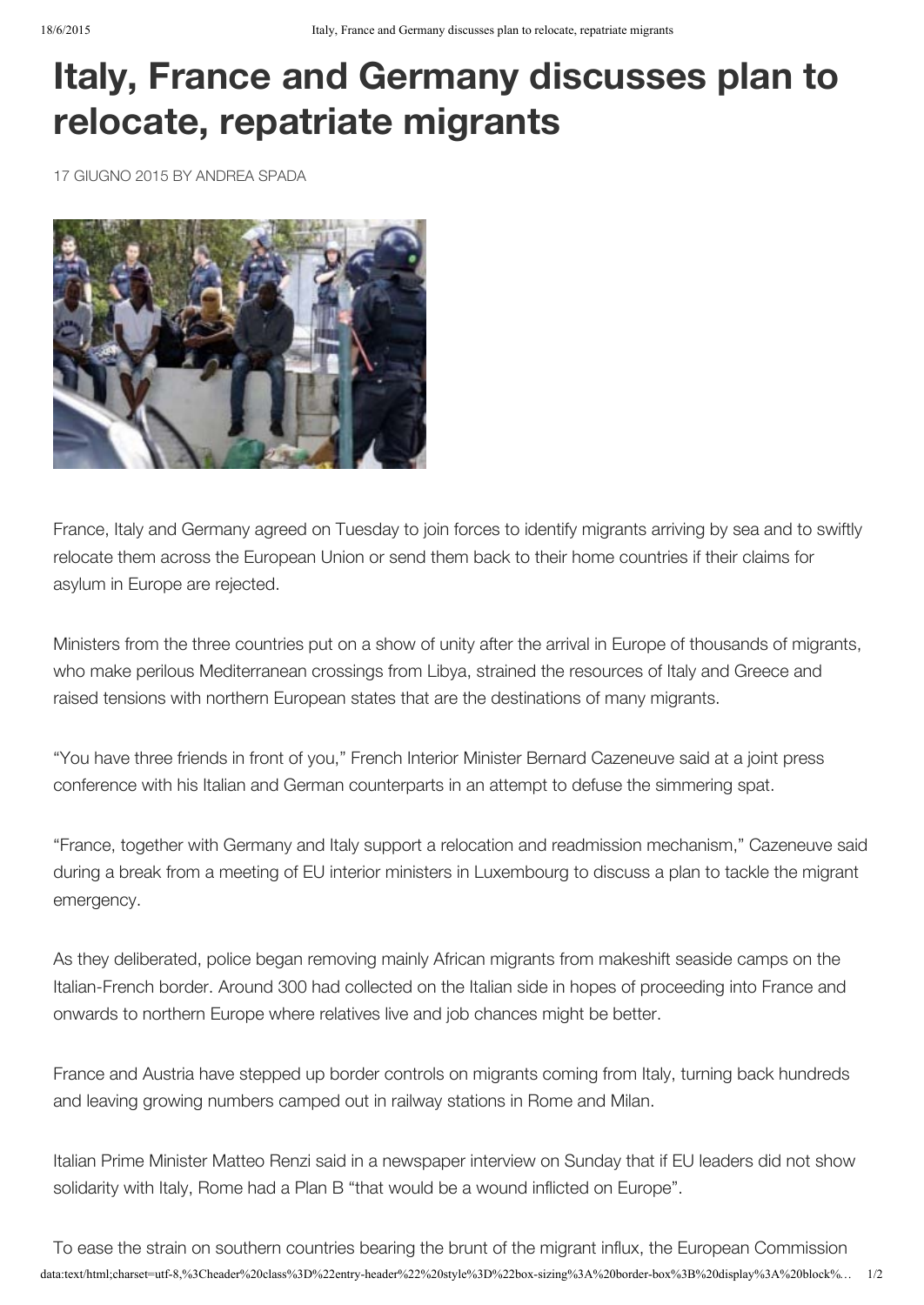18/6/2015 Italy, France and Germany discusses plan to relocate, repatriate migrants

has proposed that EU governments relocate 24,000 asylum-seekers from Italy and 16,000 from Greece over the next two years.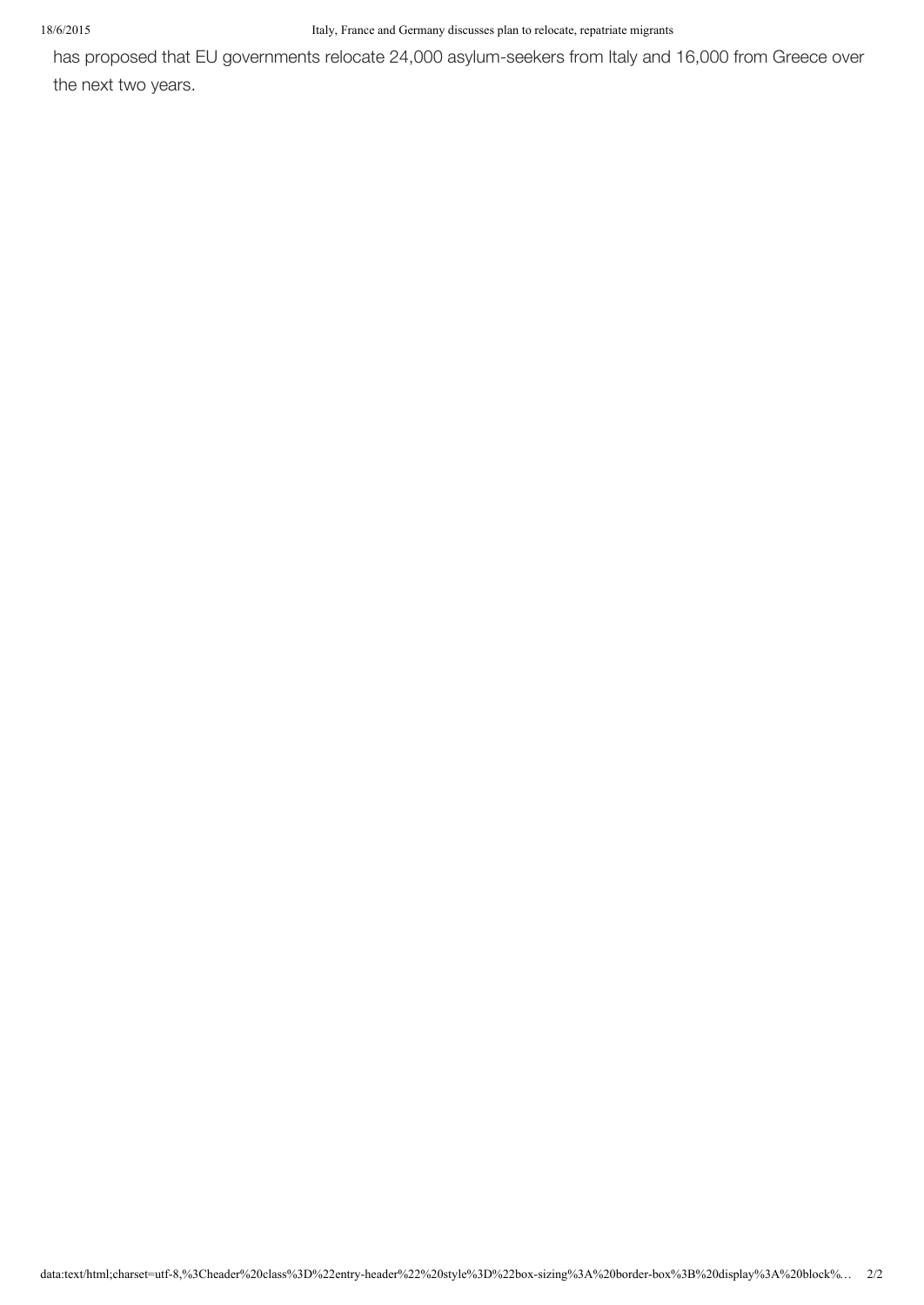### **[Frontiere: La lezione francese e lo schiaffo di Hollande](http://www.difesaonline.it/index.php/it/36-notizie/tempi-venturi/3514-frontiere-la-lezione-francese-e-lo-schiaffo-di-hollande)**



17/06/2015 - Il sistema elettorale francese, basato sul maggioritario uninominale a doppio turno, ha spesso consentito al partito socialista di sopravvivere nonostante le frequenti emorragie di consensi.

Non di rado gli accordi al secondo turno hanno salvato in corner i candidati del centrosinistra non solo per la convergenza dei voti della *gauche* radicale, ma perfino con l'appoggio del centrodestra, così da isolare gli scomodi candidati del Front National, spesso primo partito nei singoli collegi.

Il principio ha avuto senso anche al contrario. La dimostrazione più grande fu il ballottaggio per le presidenziali del 2002 quando i voti

della sinistra permisero a Chirac di battere Jean Marie Le Pen e prepararsi al secondo mandato.

Il sistema francese garantisce stabilità ma crea un certo imbarazzo nelle istituzioni, tenute in piedi dalla paura dell'estremismo nazionalista ma nei fatti sempre meno rappresentative dei sentimenti popolari.

Da almeno vent'anni questo processo si è consolidato. Più o meno da quando l'Europa si è trasformata da una dichiarazione d'intenti a un corda intorno al collo di molti, francesi compresi. L'ascesa costante del Front National è evidentemente legata all'intero processo.

L'europeismo francese si è sempre diviso fra gli internazionalisti di sinistra che al pari dei loro omologhi in giro per il mondo si battono per un mondo idealmente senza frontiere e i fautori di un ritorno della Francia a una non meglio definita *grandeur*.

Se i primi sembrano usciti da un film di Michel Leclerc e finiscono per diventare testimoni di principi apprezzati solo nei circoli intellettuali delle grandi città, i secondi devono fare i conti con due grandi contraddizioni:

- a Bruxelles si parla più tedesco che francese e la *grandeur*, già compromessa su scala mondiale, appare difficile da riesumare anche su scala continentale;
- il ritorno della Francia al comando integrato NATO avvenuta nel 2009 dopo 43 anni di indipendenza, nei fatti è una sottomissione alla geopolitica americana, non sempre allineata storicamente alle velleità di Parigi.

Sia per gli uni che per gli altri appare sempre più difficile appagare quel sentimento popolare radicato nelle aree rurali, ossatura millenaria di una nazione a grande trazione agricola e serbatoio di consensi per Marine Le Pen.

Se la Francia profonda scalpita sulle ali di un revanscismo sempre più antieuropeista, con tutta evidenza il dramma potrebbe sembrare più socialista che gollista. Ma *pour la France* all'Eliseo tutto è possibile: anche accarezzare tematiche care al FN come il ripristino dei controlli alle frontiere con l'Italia. Ovviamente alla salute della gauche europeista parigina e soprattutto di quella a sud della Alpi.

Quanto questo dipenda dal sentimento nazionale dei francesi che spesso travalica le differenze ideologiche o da calcoli elettorali, è difficile da dire.

I socialisti hanno perso 150 municipi alle amministrative del 2014 e sono dati per dispersi alle presidenziali del 2017, dove con ogni probabilità trionferà il FN e Sarkozy tornerà in carica.

Il Presidente Hollande e il ministro degli Interni Cazeneuve lo sanno bene.

Che le frontiere vengano chiuse *pour la France* o *pour la chaise* non possiamo saperlo. La politica affianca i propri interessi a quelli pubblici in tutto il mondo, si sa.

 $\frac{1}{\epsilon}$  una fortissima domanda proveniente dal basso. Quale dei due fattori pesi di più non è però così importante. Quel che conta è che le istituzioni francesi rispondano ad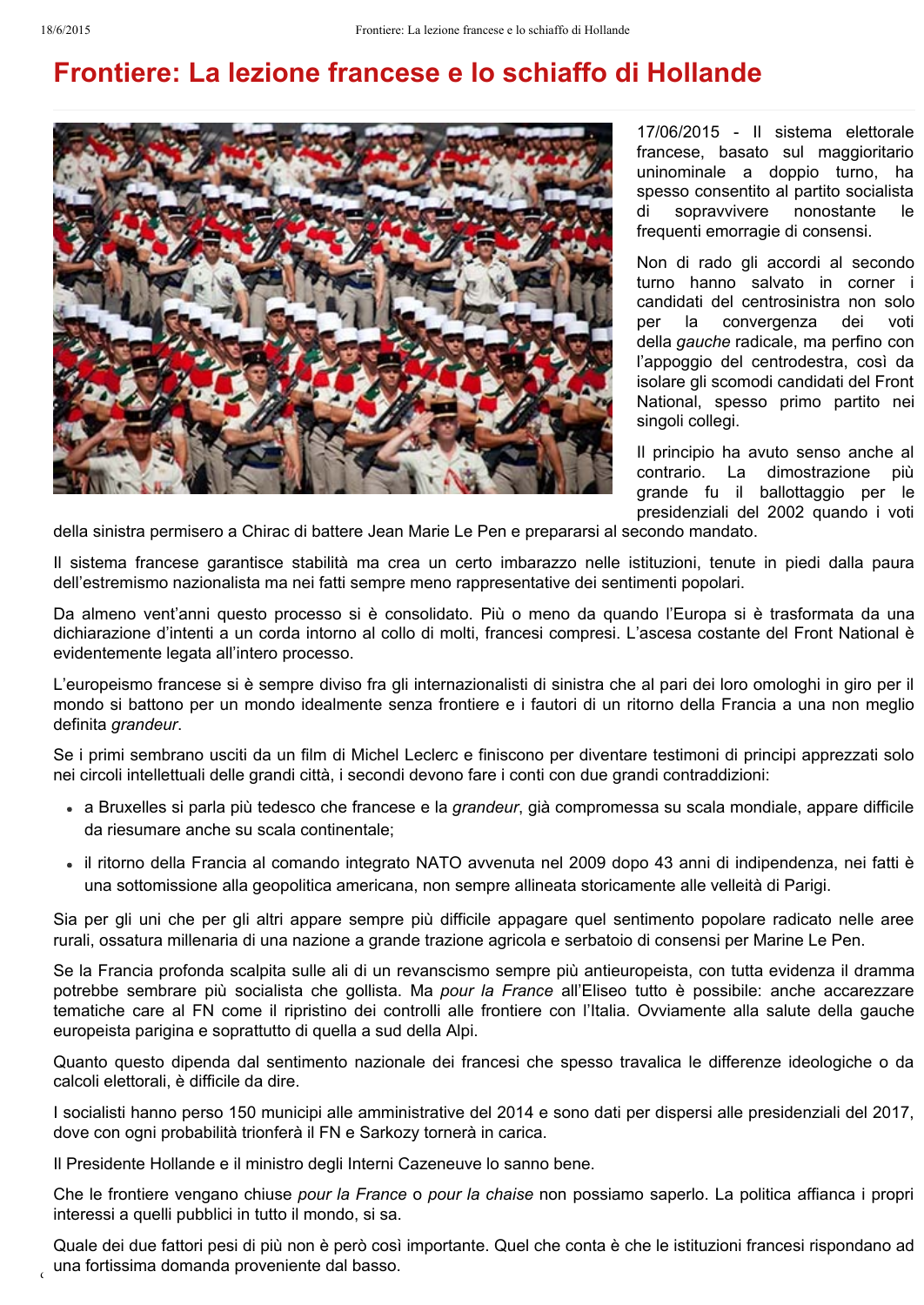Sistemi elettorali e partiti a volte possono meno della *vox populi*. Quella voce che i francesi esprimono con un senso di comunità straordinario, da cui noi italiani possiamo soltanto imparare.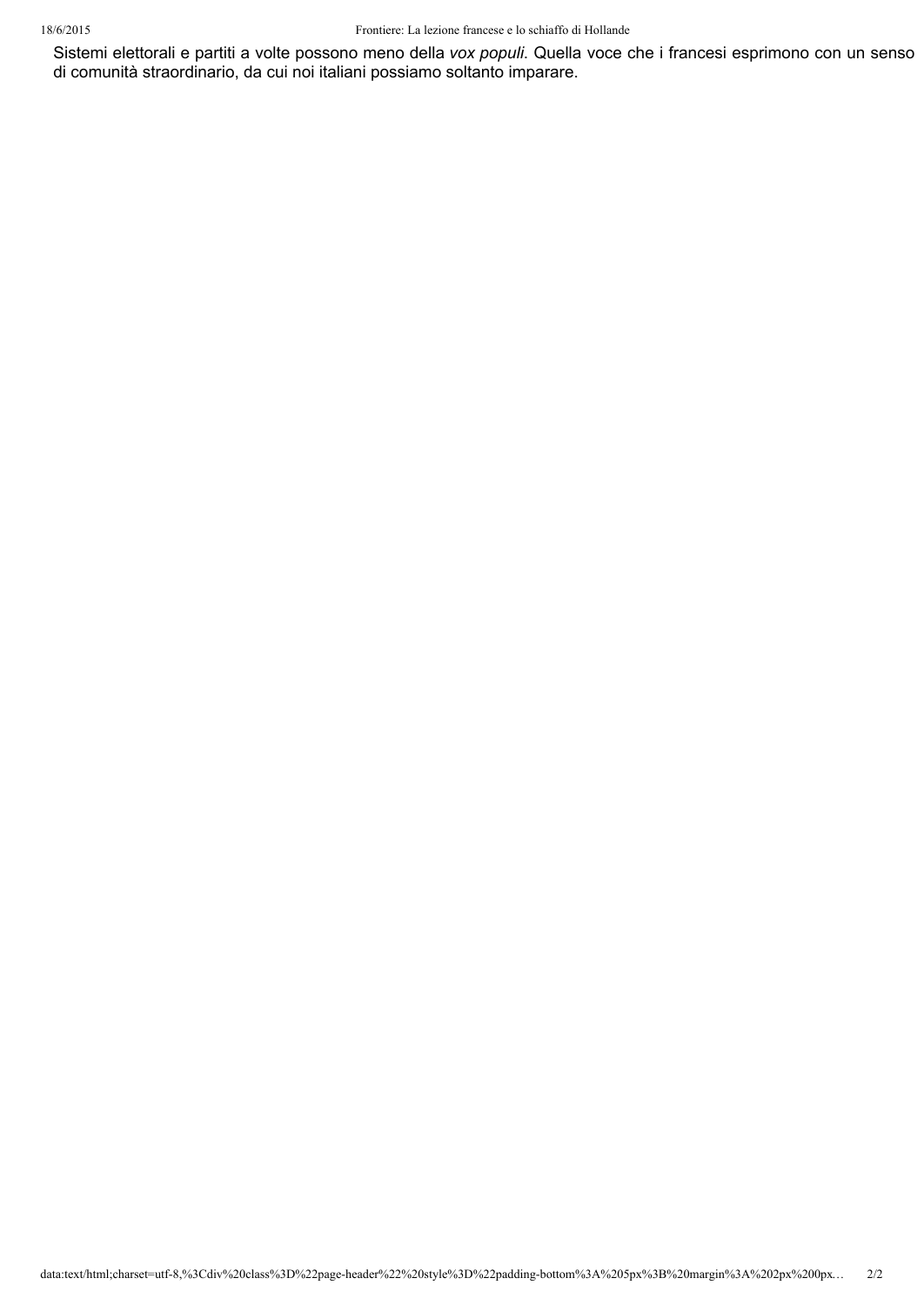# **Syrians recount horror of chemical attacks on civilians**

### **Medical personnel tell US Congress that government forces using chlorine gas on civilians and urge for nofly zone.**

18 Jun 2015 02:38 GMT | War & [Conflict,](http://www.aljazeera.com/topics/categories/war-conflict.html) [Middle](http://www.aljazeera.com/topics/regions/middleeast.html) East, [Syria](http://www.aljazeera.com/topics/country/syria.html)

Aid workers and medical personnel have called on the US to take action against use of weaponised chlorine gas on civilians in Syria and to impose a no-fly zone in the wake of a series of gas attacks since March.

Testifying before the US Congress on Wednesday, the doctors who have worked in Syria called on the administration of US President Barack Obama to make good on its word to punish the government for the use of chemical weapons and put in place a no-fly zone to protect civilians.

"I live in Syria and I never see these helicopters and airplanes against extremists or training camps and so on. All we see is these planes and helicopters being used against hospitals, against schools," Dr Mohamed Tennari from the Syrian-American Medical Society said.

Dr Tennari, who runs a field hospital in Idlib, one of the areas locals say has been most heavily hit with chlorine, told lawmakers that President Bashar al-Assad has concentrated his resources on civilians.

He described the night of March 16, when a wave of explosive barrel bombs were dropped from helicopters over his home town of Sarmin, filling the air with "a bleach-like odour".

"Dozens of people experienced difficulty breathing, with their eyes and throats burning, and many began secreting from the mouth," he said, speaking through a translator.

The doctors admit there is no way to 100 percent verify that the Syrian government is behind the attacks. But, they say, only the Syrian government has access to helicopters, responsible for dropping the chlorine filled barrels onto civilian areas it believes are supportive of the Syrian opposition.

"I am a doctor and I am very familiar with death but I have never seen a more obscene way to kill children. I have never watched so many suffer in such an obscene manner," Dr Annie Sparrow, deputy director for Human Rights programme said.

Government forces have consistently targeted opposition areas with the goal of both prolonging suffering and driving them out of the area, Farouq Habib, the Syria programme manager for Mayday Rescue told the Congress.

On Tuesday, the Syrian government used so-called [elephant](http://www.aljazeera.com/news/2015/06/syria-douma-elephant-rockets-150617011324100.html) rockets in an attack on the Damascus suburb of Douma, killing at least 36 people, including children, according to activists.

While the Syrian government has handed over its stocks of chemical weapons for destruction by the international community, chlorine does not count as a banned material because it has many uses, such as purifying water.

"The Syrian government is using chlorine gas with impunity," the former US ambassador to Syria, Robert Ford, told the House foreign affairs committee.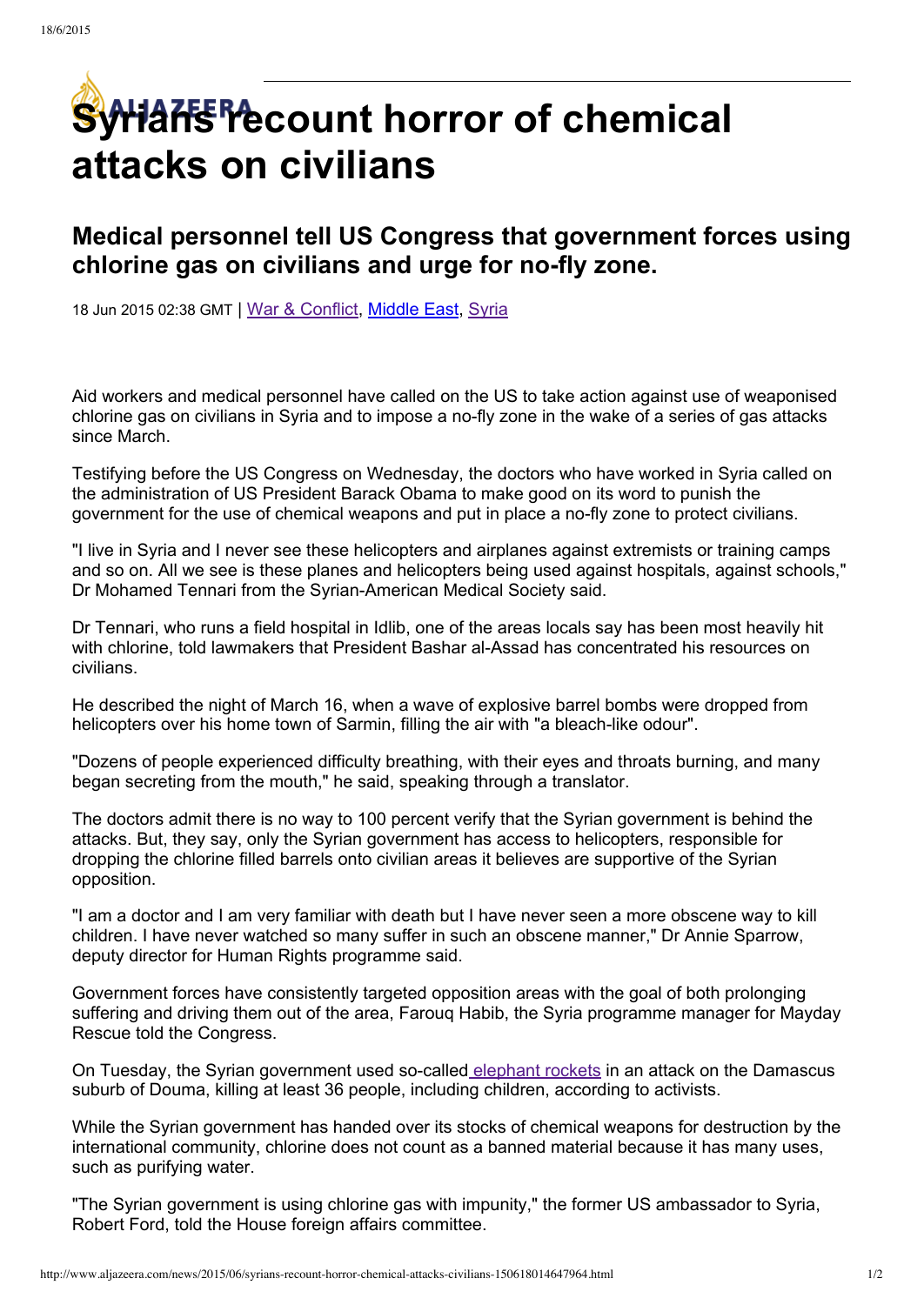President Assad has denied being behind the chlorine gas attacks even as up to 45 attacks have been reported since March.

Despite a UN resolution outlawing chlorine gas attacks, Ford said that Assad, fighting a four-vear civil war to oust him, is not deterred.

The Organisation for the Prohibition of Chemical Weapons (OPCW) has been investigating allegations of dozens of recent gas attacks, but it is being refused access to the sites by Assad's government, diplomatic sources have said.

Some Western powers have expressed concern that enforcing a no-fly zone in the area could empower ISIL fighters.

[OPINION:](http://www.aljazeera.com/indepth/opinion/2015/05/chlorine-weapon-desperate-syria-assad-150504071448804.html) Chlorine - Weapon of the desperate

In 2013, the US threatened military intervention against Syria's government after sarin gas attacks killed hundreds of people in a Damascus suburb.

Assad's government last year handed over 1,300 tonnes of chemical arms to a joint UN-OPCW mission for destruction. But Damascus has denied using sarin or any chemical weapons in battle during Syria's continuing civil war.

The UK-based Syrian Observatory for Human Rights, with a network of sources on the ground, says it has documented 230,000 deaths in Syria's war, almost 70,000 of them civilians.

Source: Al Jazeera and agencies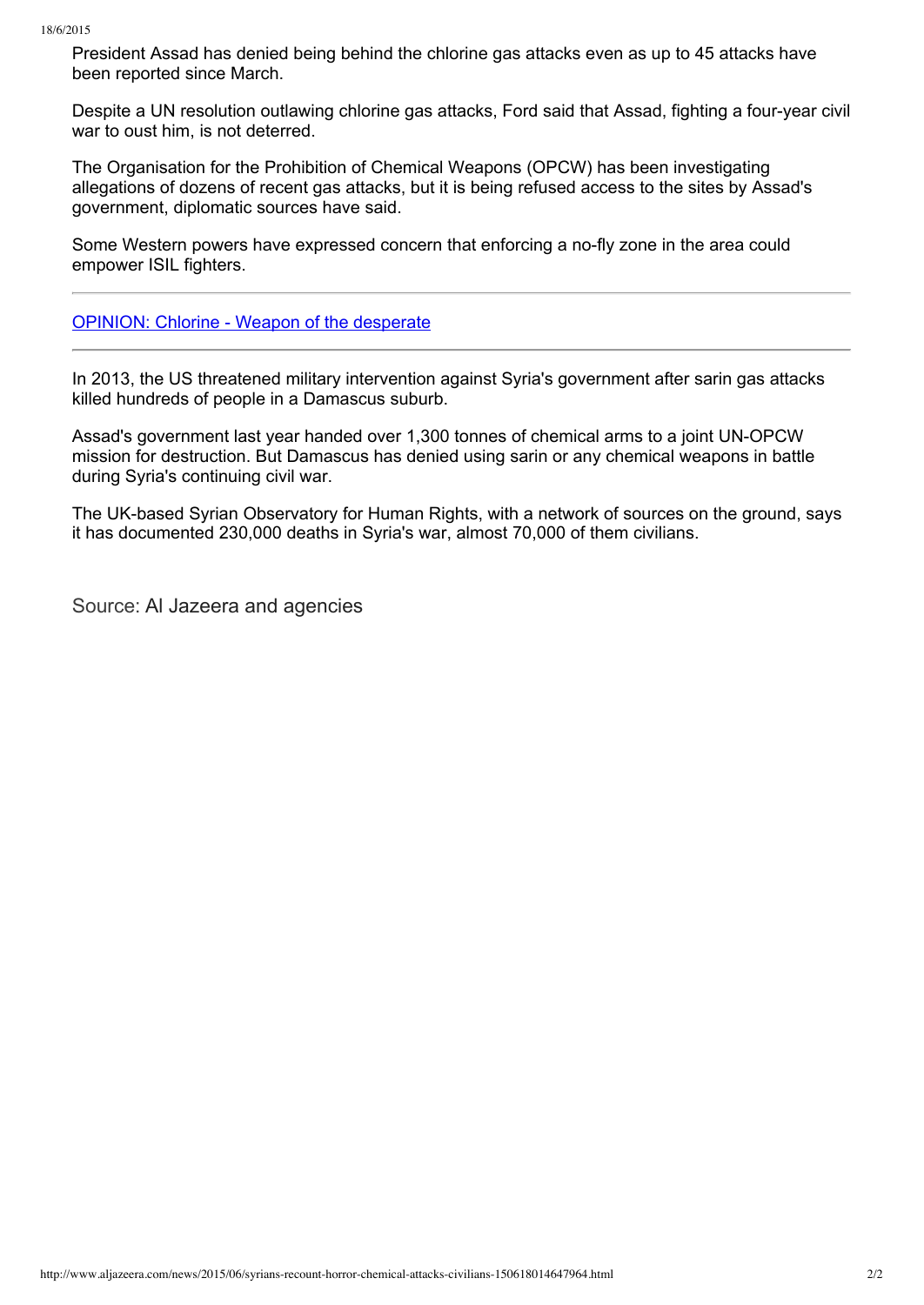### CONFLICT

# **Rebels announce major offensive in southern Syria**

By **[Reuters](http://europe.newsweek.com/authors/reuters)** 6/17/15 at 11:26 AM



Fighters from the Free Syrian Army's Al-Tahrir Brigade and Kurdish People's Protection Units (YPG) fighters gesture while posing on the Syrian-Turkish border Tel Abyad of Raqqa governorate after they said they took control of the area 15 June, 2015. Rodi Said/REUTERS



#### FILED UNDER: [Conflict](http://europe.newsweek.com/conflict)

Rebels in southern Syria announced a major offensive on Wednesday to capture remaining positions held by the Syrian military in Quneitra province, near the Israeli-occupied Golan Heights, where bombardments could be seen a short distance away.

Quneitra sits in a sensitive region around 70 kilometers (40 miles) southwest of the capital Damascus and has been the scene of frequent fighting between various insurgent groups and the Syrian military backed by allied militia.

Rebel spokesman Issam al-Rayes wrote on Twitter that an alliance of insurgent groups fighting in the operation had signed a pact, which did not involve al Qaeda's Syria wing Nusra Front.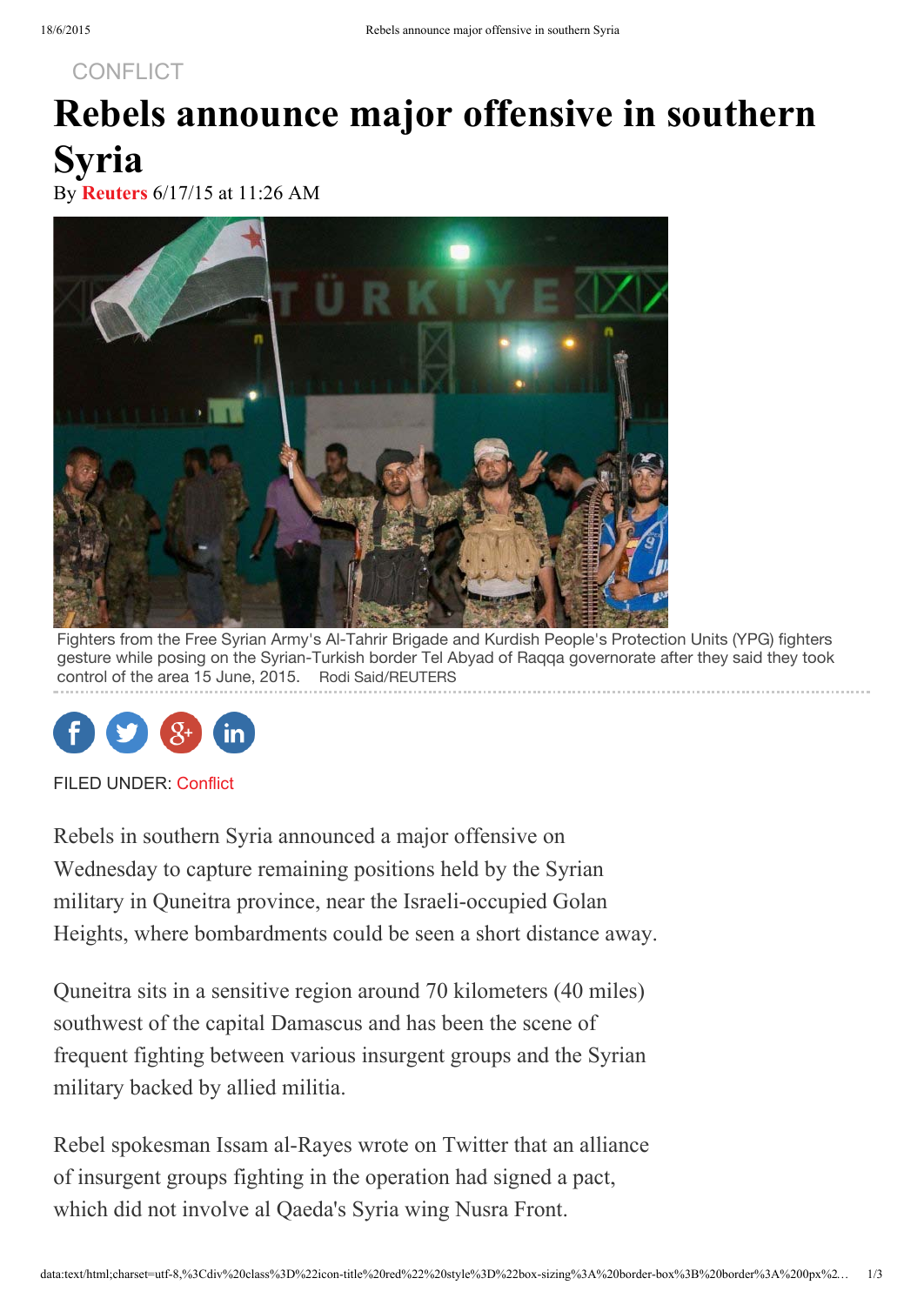### Try Newsweek: [subscription offers](http://www.newsweek.com/subscribe)

The groups in the offensive are fighting under the banner of the rebel Free Syrian Army, he said. Nusra has fought in southern Syria but is not thought to be the main insurgent force there, unlike in other parts of the country.

A Reuters photographer watching from the Israeli-occupied Golan said there had been heavy shelling since early Wednesday in the Quneitra area, with scores of bombardments.

At one point he could see smoke rising from around 13 bombardments and the sound of small arms being fired could also be heard in the distance.

The shelling appeared to be focused between Quneitra's water reservoir and the town itself, with some buildings on the outskirts appearing to have suffered damage, the photographer said. It was not clear which groups were taking part.

Later, rocket alarms sounded in the Golan Heights, a Reuters photographer said. Tanks on the Syrian side could be seen firing their cannons in the reservoir area and there was the sound of Syrian helicopters overhead.

The Britain-based Syrian Observatory for Human Rights monitoring group reported violent clashes between theSyrian military and insurgent groups including Islamist factions in northern Quneitra.

The Observatory's head Rami Abdulrahman said a handful of combatants were killed on both sides since Tuesday in the area.

Insurgents fighting in Sweida province further east had failed during recent fighting to capture a main road toDamascus, and it was not clear whether they could secure a route to the capital in this latest offensive, he said.

Different groups, including the hardline Islamic State and Nusra Front, have been putting the Syrian military under heavy pressure in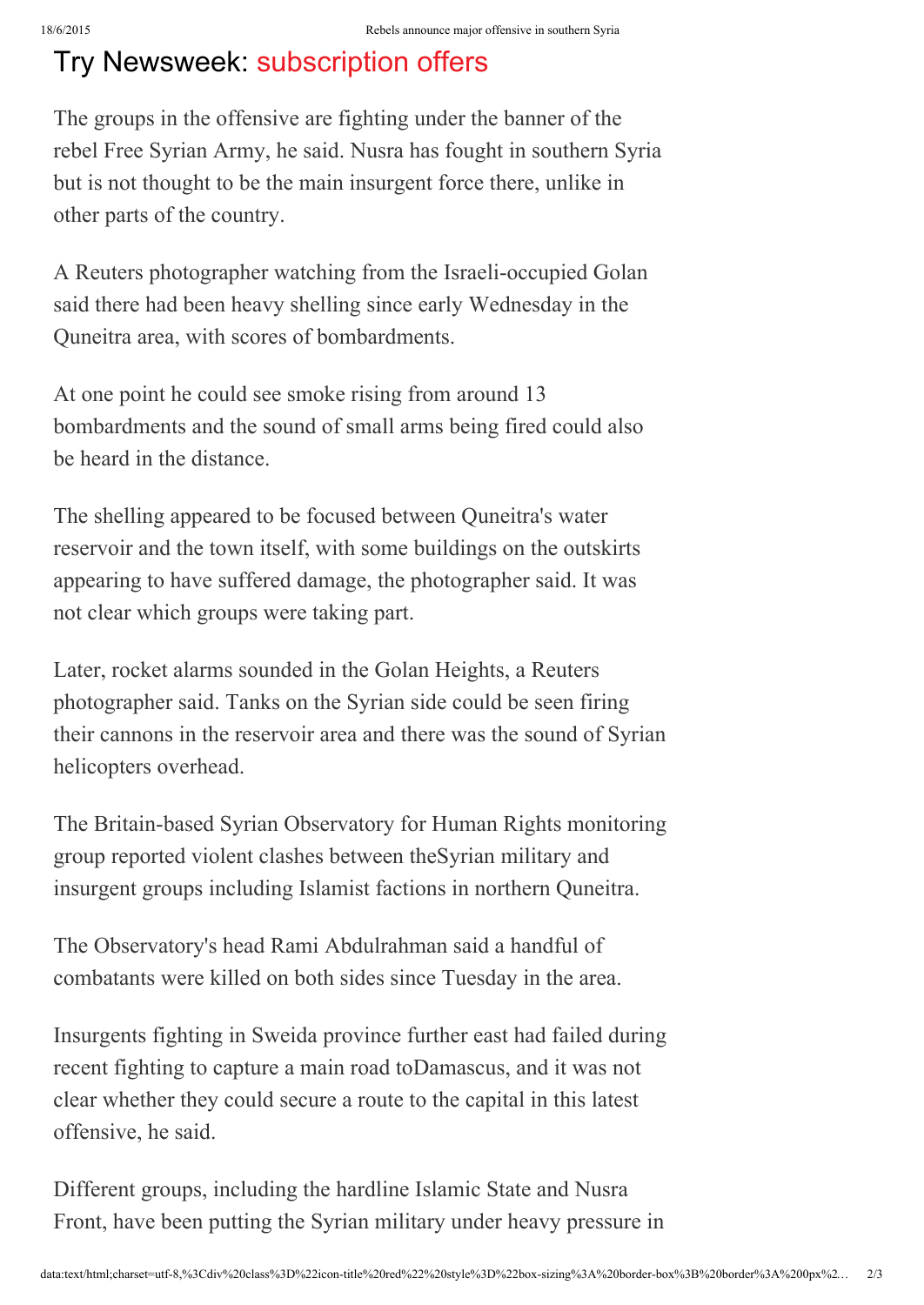various parts of the country in the past two months.

Another insurgent alliance including Nusra Front has taken hold of the northwestern Idlib province, edging closer to President Bashar al-Assad's coastal stronghold while Islamic State fighters overran the central city of Palmyra last month.

The government says it can defend important stretches of territory in Syria's populous west and the deputy foreign minister told Reuters last week that Damascus was safer than towards the start of the conflict, which grew out of protests against Assad in 2011.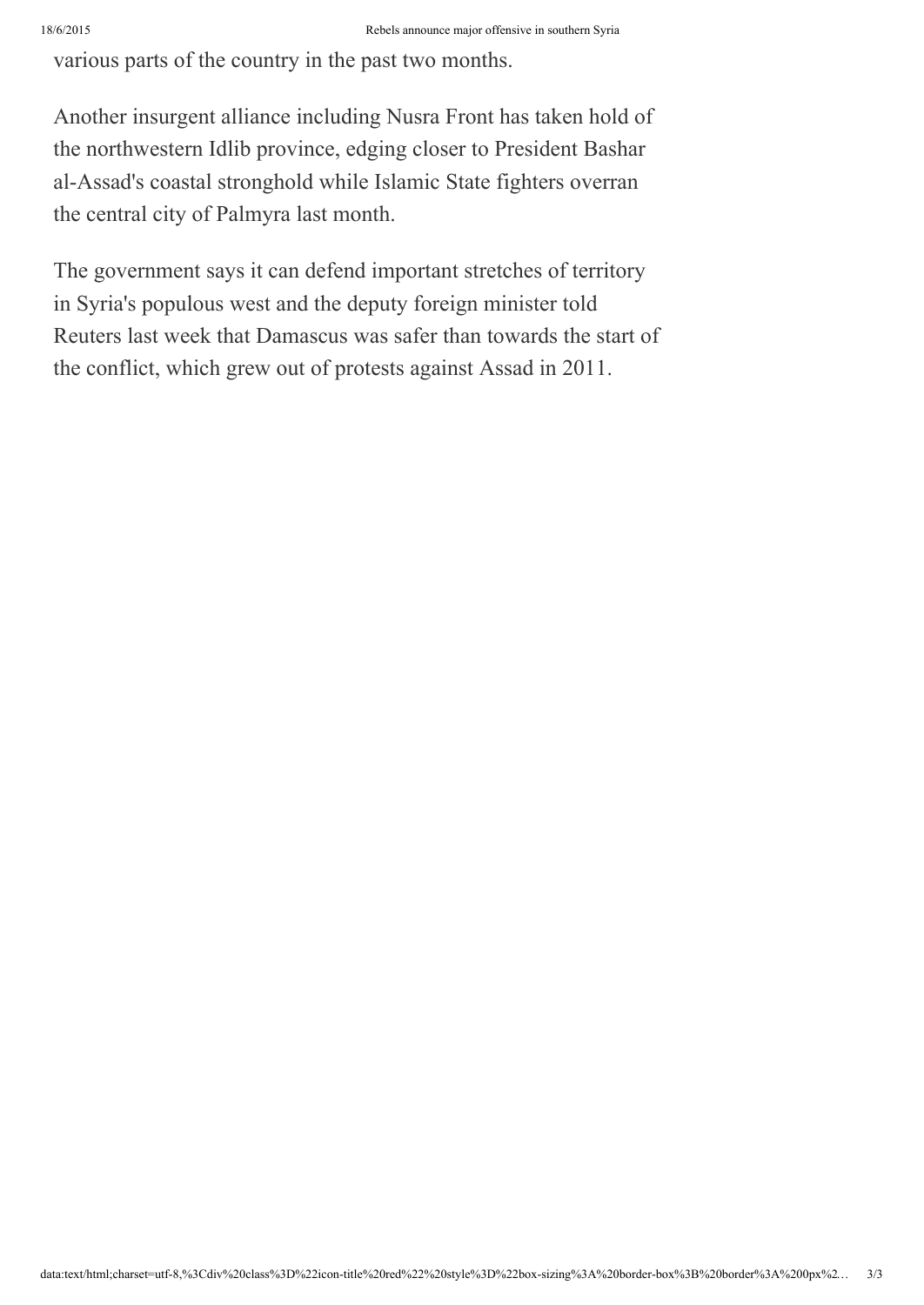# **Long-term Gaza truce mooted as Hamas and Israel grapple with jihadi challenge**

By **[Reuters](http://europe.newsweek.com/authors/reuters)** 6/17/15 at 4:06 PM



Members of Palestinian national security forces loyal to Hamas demonstrate their skills during a military graduation ceremony in the northern Gaza Strip, June 11, 2015. Suhaib Salem/Reuters



FILED UNDER: [Conflict](http://europe.newsweek.com/conflict)

It's not quite a case of the enemy of my enemy is my friend, but shared concern over Islamic State-inspired militant groups in Gaza could help redraw complex relationships between Hamas and a hostile Egypt and Israel.

Talk is rampant in the territory of 1.8 million of a prospective pullback from confrontation with Israel - a long-term ceasefire to cement further an Egyptian-brokered truce that brought an end to the Gaza war nearly a year ago.

That could allow Hamas to step up efforts to rein in radical Islamists, known as Salafis, who have claimed responsibility for recent rocket attacks against Israel, and open the way for more reconstruction aid to reach Gaza.

# Try Newsweek: [subscription offers](http://www.newsweek.com/subscribe)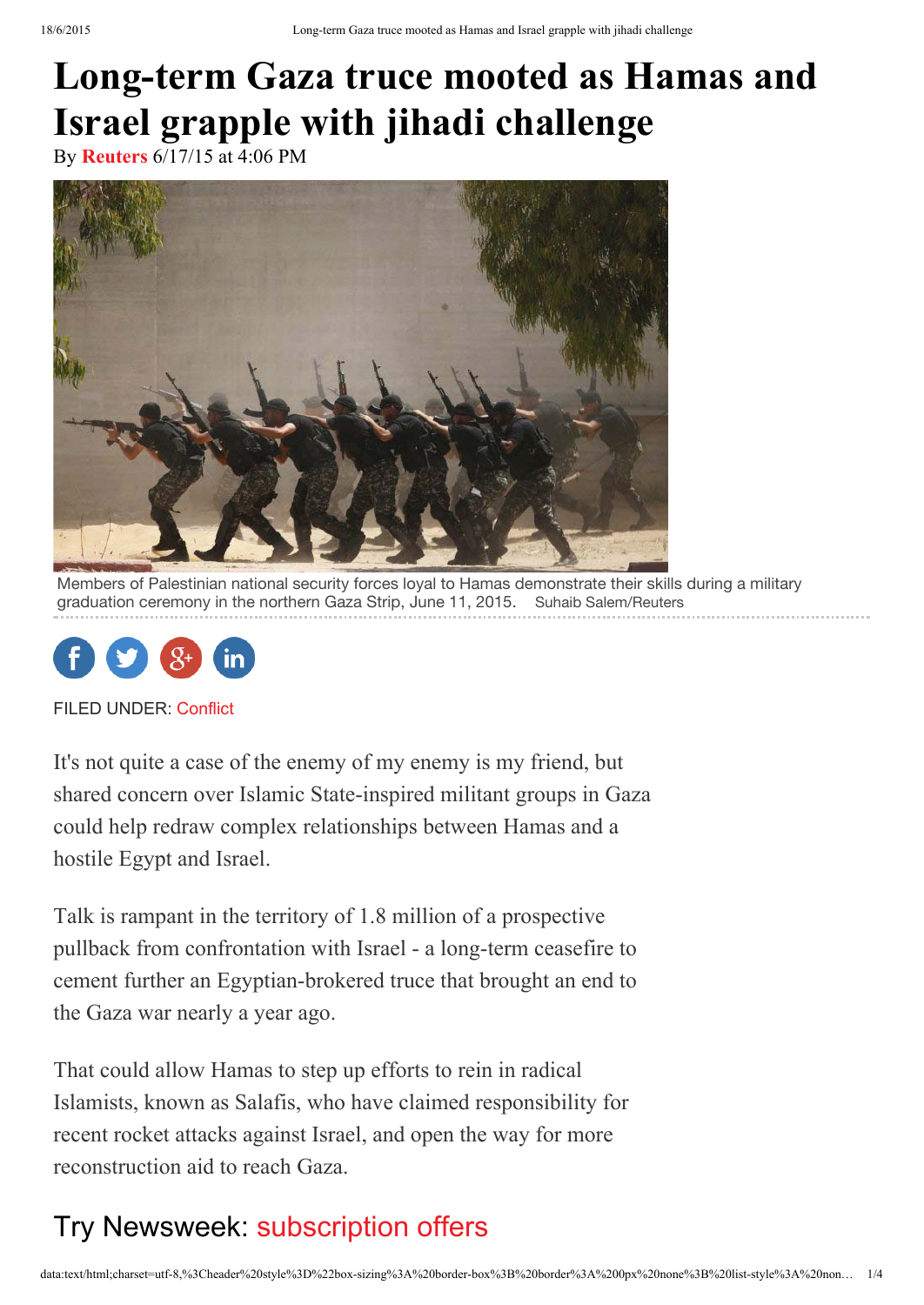There are also signs of change along Egypt's frontier with the Gaza Strip.

The military-run government in Cairo, which accuses Islamist Hamas of backing jihadi fighters in Egypt's Sinai desert, opened its border with Gaza this week for the first time in three months, permitting Palestinians to travel in both directions.

"The new easing of measures results from the presence of a common enemy," said Akram Attallah, a Gaza-based political commentator.

Hamas insists Islamic State has no foothold in Gaza, where the Palestinian group's forces are dominant. It has described what Salafi groups say have been the arrests of dozens of their supporters as no more than action against "criminal elements".

But by mounting such operations, some in the wake of Salaficlaimed rocket strikes, Hamas has also shown a commitment to a truce with Israel and demonstrated to Egypt that it is fighting the same jihadi enemy, Atallah said.

Over the past few months, envoys from Europe and the United Nations, as well as the Qatari ambassador overseeing the Gulf state's Gaza reconstruction projects, have visited more often, strengthening the belief a new truce channel is active.

Some analysts have raised the prospect of a five-year ceasefire deal that would address Hamas's call for the opening of a Gaza seaport and an end to Israel's naval blockade, a measure Israeli officials say is aimed at blocking weapons from reaching the group.

"It is not the first time that Hamas is sending the message that it would like to discuss a Hudna (long-term truce) with Israel," said Haim Tomer, former head of overseas operations at Israel's Mossad intelligence agency.

"(Hamas) is a movement that has become a regime and when you are a regime you can suffer as a result of your grip on power. This is